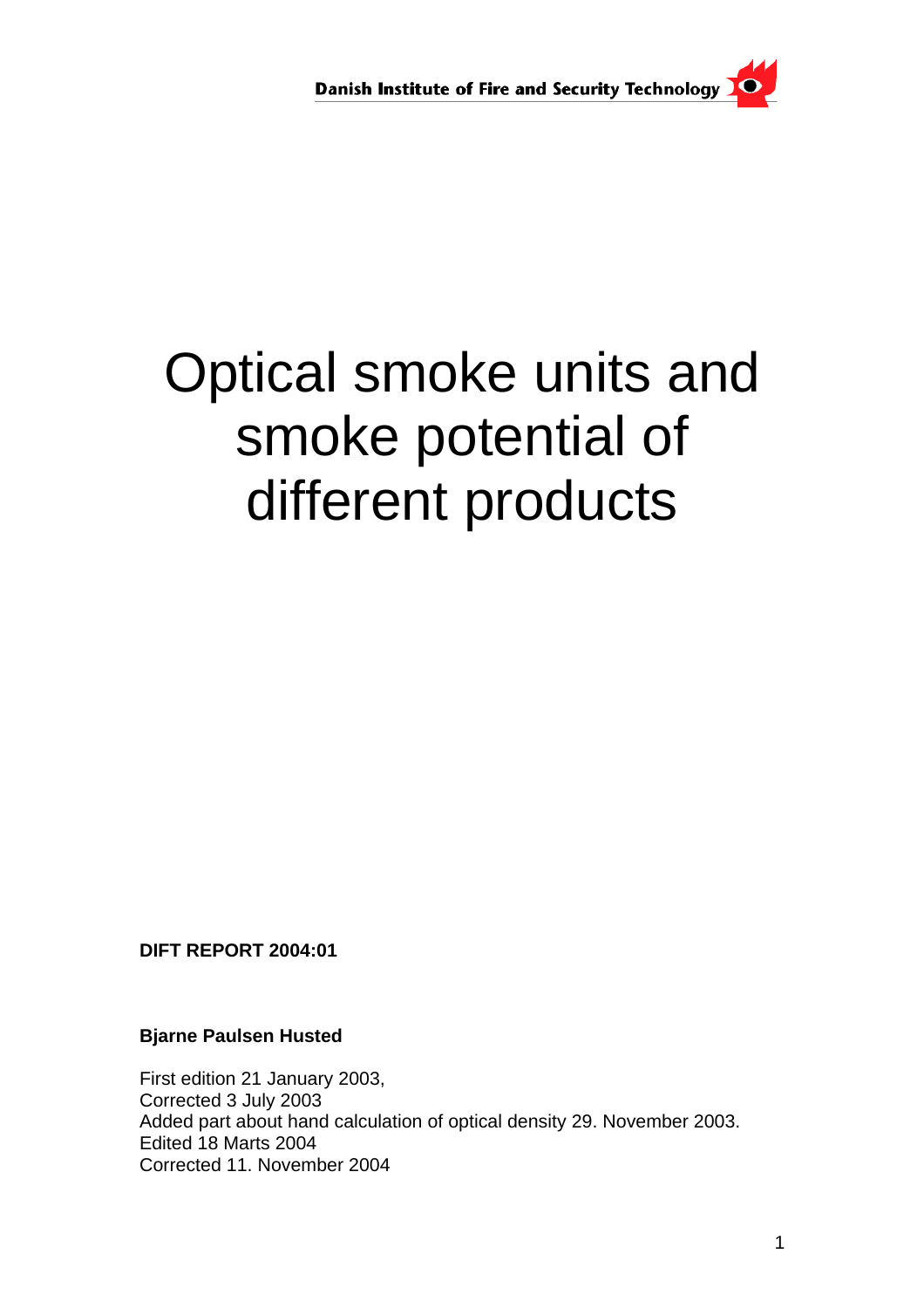## Danish Institute of Fire and Security Technology

### Index

|                         | 1.1                                                              |  |
|-------------------------|------------------------------------------------------------------|--|
| $\overline{2}$          |                                                                  |  |
| 3 <sup>1</sup>          |                                                                  |  |
| $\overline{\mathbf{4}}$ |                                                                  |  |
| 5                       |                                                                  |  |
|                         | 5.1                                                              |  |
|                         | 5.2                                                              |  |
|                         | 5.3                                                              |  |
|                         | 6 WHAT VALUE FOR OPTICAL SMOKE POTENTIAL IS REASONABLE TO USE 11 |  |
| 7                       |                                                                  |  |
|                         | APPENDIX A INITIAL FIRES AND AVERAGE SMOKE POTENTIAL (ARGOS) 13  |  |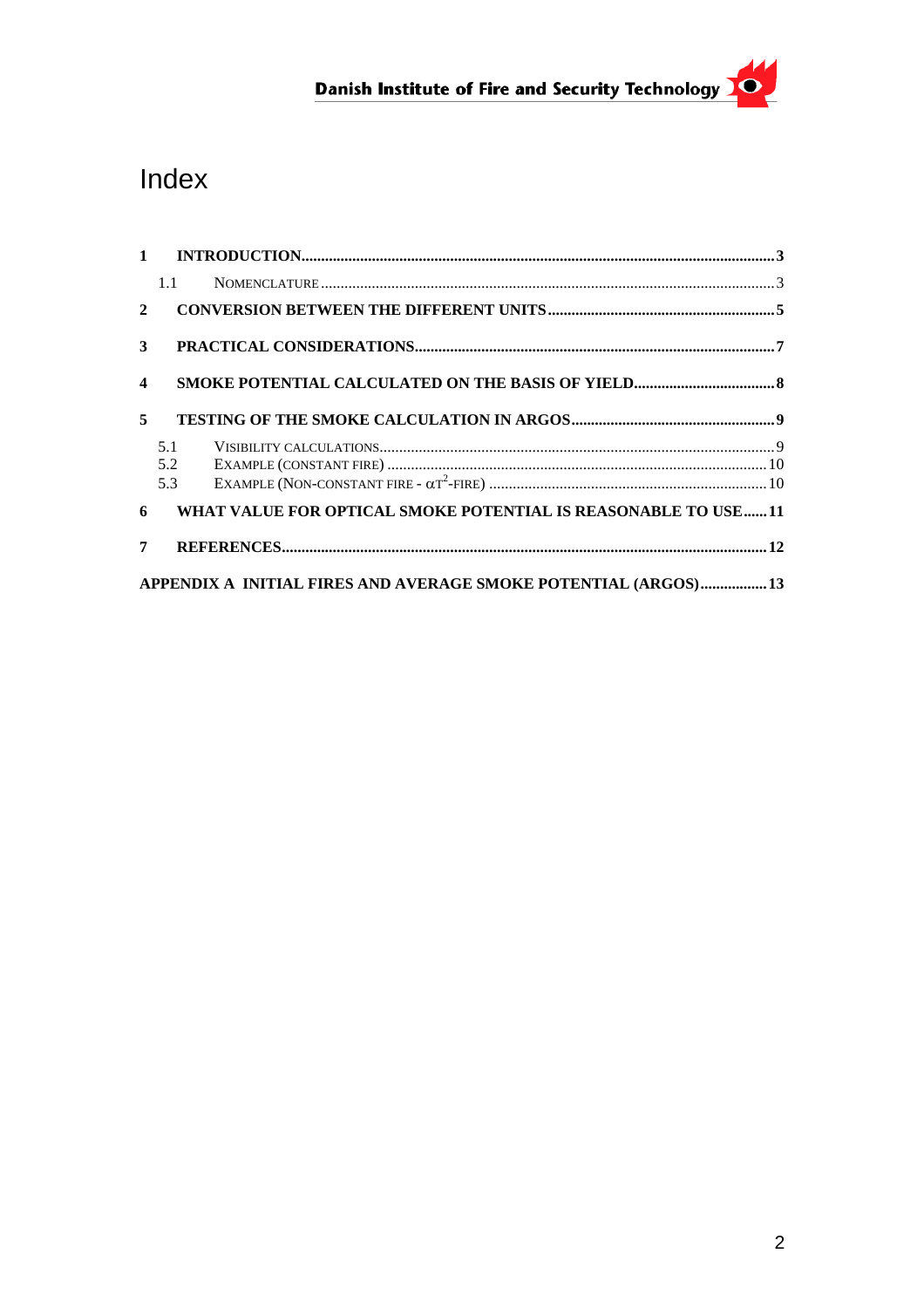#### <span id="page-2-0"></span>**1 Introduction**

The amount of smoke, which is generated in a fire, can be determined in different ways as illustrated below.

Either it can be linked directly to the optical measure and the flow of smoke or it can be linked to the burning objects. The typical unit for the first option is [ob  $m^3$ /s] or if it is a linked to the object the values are given in yield. E.g. how much smoke is generated compared to the amount of burned fuel. The unit is in this case [g/g], so that a soot yield of 0.012 g/g, means that for every kg fuel there is burned 12 g of soot is generated.

For use in a zone model, the first method is the most useful, because the figures do not need to be converted. Here you measure the light attenuation, where you do not need the extinction coefficient to convert from concentration of soot to attenuation of light.

If you measure the amount of smoke, this amount has in some way to be correlated to an optical density. This is done via an extinction coefficient. The extinction coefficient for flaming combustion is 8700.

#### *1.1 Nomenclature*

The term [ob] is identically to [dB/m]

| <b>CO</b>                       | [l/s]                            | Carbon monooxide generation at NTP                                   |
|---------------------------------|----------------------------------|----------------------------------------------------------------------|
| $D_0$                           | $\left[\frac{m^2}{g}\right]$     | Smoke potential (natural logarithm)                                  |
| $D_{0,10log}$                   | [ob $\mathsf{m}^3/\mathsf{gl}$ ] | Smoke potential, linked to amount of burned fuel                     |
| $\Delta H_{ch}$                 | [kJ/kg]                          | Heat of combustion                                                   |
| $\Delta H_{\textrm{\tiny eff}}$ | [kJ/kg]                          | Effective heat of combustion, same as $\Delta H_{mat}$               |
| $\mathsf{I}_{\mathsf{o}}$       | $\lbrack \cdot \rbrack$          | Intensity of light ray, no smoke                                     |
|                                 | $[\cdot]$                        | Intensity of light ray after passing the distance L<br>through smoke |
| m                               | [kg/s]                           | Mass loss                                                            |
| S                               | [ob $\overline{m}^3$ /s]         | Measured smoke production                                            |
| $S_0$                           | [ob]                             | Smoke potential used in Argos, linked to RHR                         |
| <b>RHR</b>                      | [kW]                             | Rate of heat release                                                 |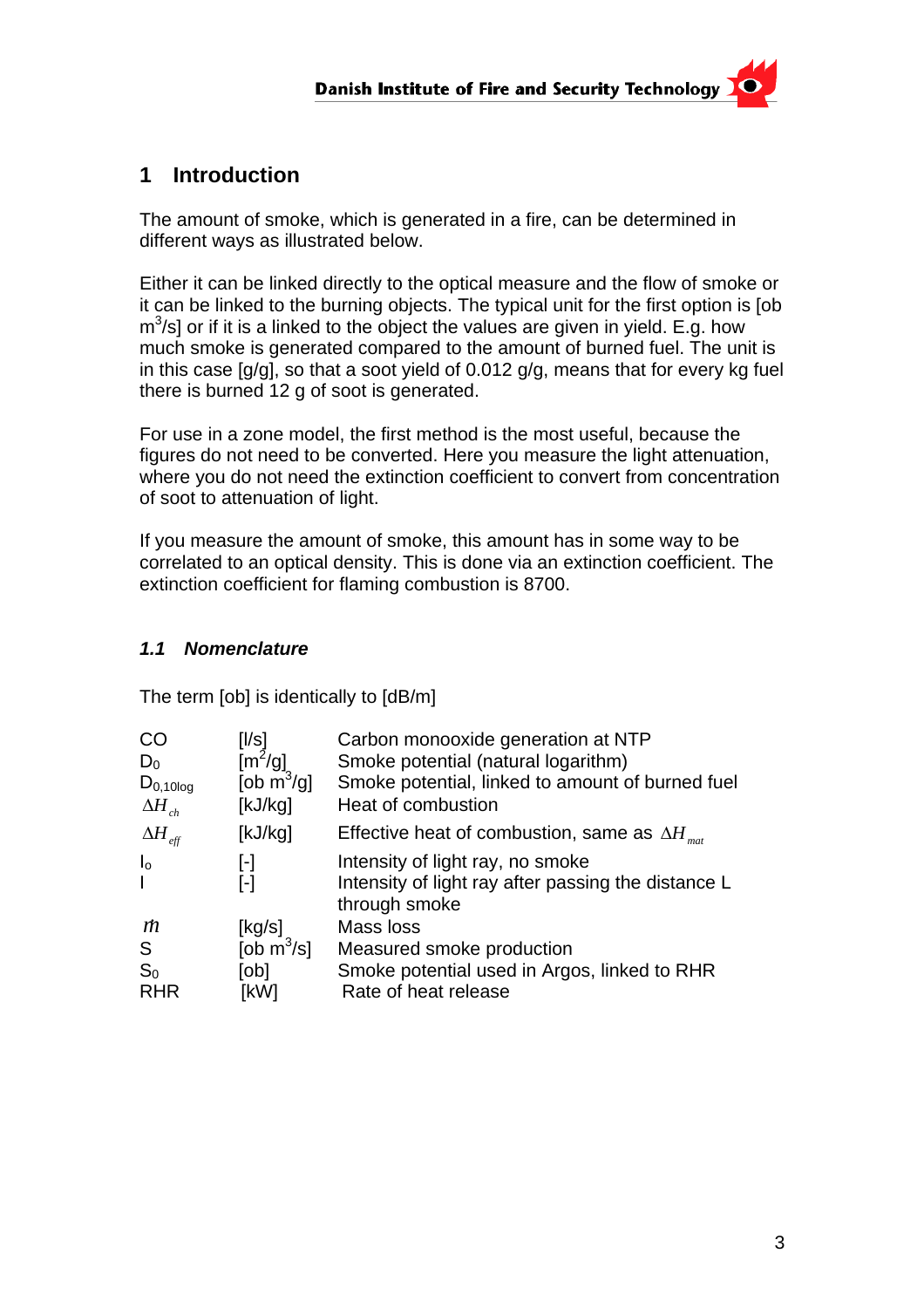Smoke density for a given room is also a bit confussion, as this can be started in 3 different ways. Either based on natural logarithm, 10-based logarithm or 10 times 10-based logarithm.

| $D_{\rm e}$         | l-l                         | Optical density (natural logarithm)                |
|---------------------|-----------------------------|----------------------------------------------------|
| $D_1$               | $\mathsf{Im}^{\text{-}1}$ l | Optical density pr. meter(natural logarithm)       |
| $D_{log}$           | [Bel]                       | Optical density (10-based logarithm)               |
| $D_{L, \text{log}}$ | [Bel/m]                     | Optical density pr. meter (10-based logarithm)     |
| $D_{10log}$         | [dB]                        | Optical density (10X 10-based logarithm)           |
| $D_{L, 10log}$      | [dB/m]                      | Optical density pr. meter (10X 10-based logarithm) |

The optical density given with is called  $D_{e}$ , this is a dimensionless quantity.

$$
D_e = -\ln\frac{I}{I_0} \tag{1}
$$

The optical density per metre is called  $D_L$ . There is a close relationsship between  $D_1$  and visibility m<sup>-1</sup>. The optical density per metre is from the formula:

$$
D_{L} = -\frac{1}{L} \cdot \ln \frac{I}{I_0}
$$
 (2)

The optical density can also be based on 10-log. As this make the conversion between visibility and optical density easier

Optical density [Bel]

$$
D_{\log} = -\log \frac{I}{I_0} \tag{3}
$$

Optical density per metre [Bel/m]

$$
D_{L, \log} = -\frac{1}{L} \cdot \log \frac{I}{I_0} \tag{4}
$$

Furthermore in Argos the unit dB is used. This is 10 times bel.

Optical density [dB]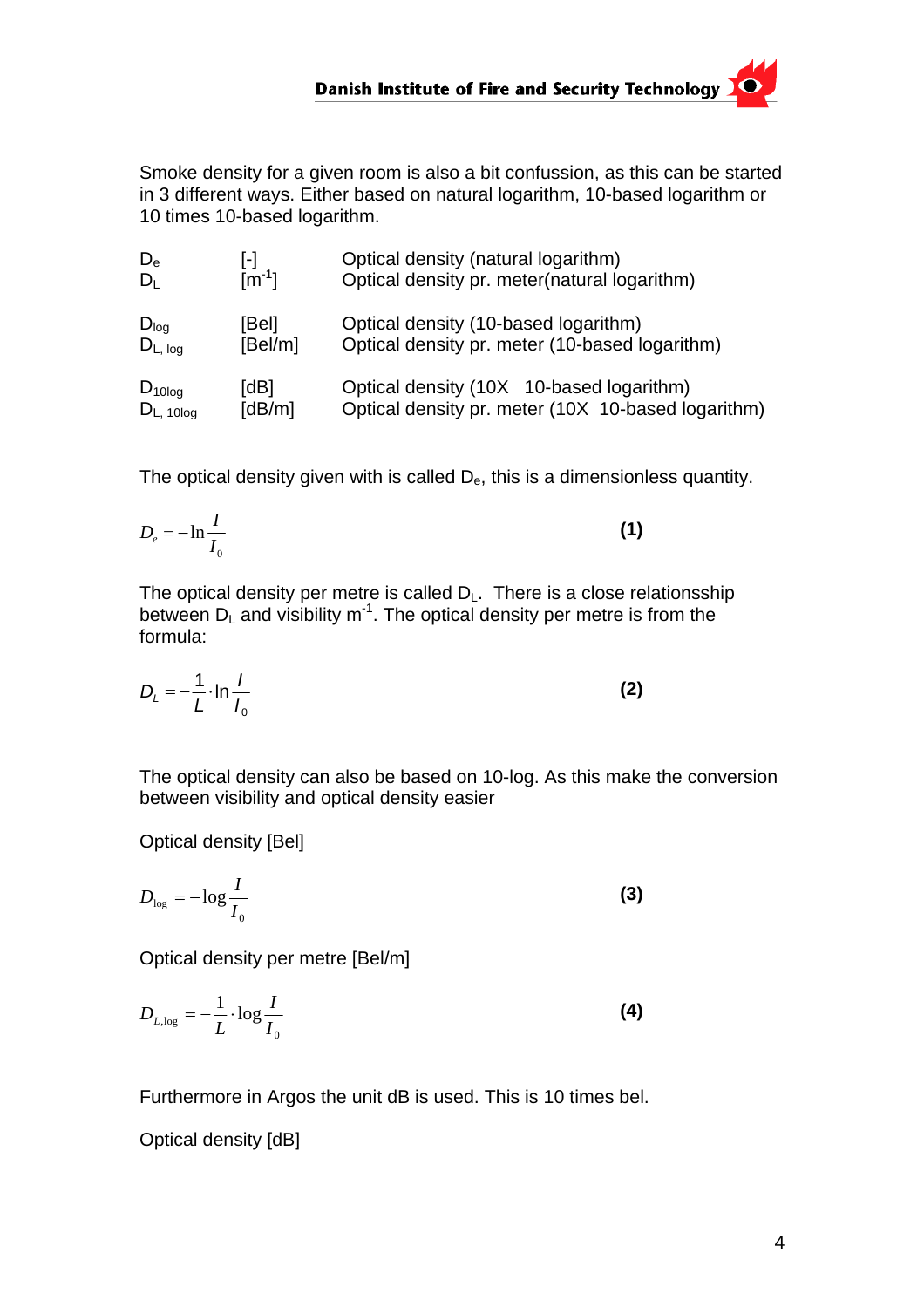<span id="page-4-0"></span>
$$
D_{10\log} = -10 \cdot \log \frac{I}{I_0} \tag{5}
$$

Optical density per metre [dB/m]

$$
D_{L,10\log} = -\frac{1}{L} \cdot 10 \cdot \log \frac{I}{I_0}
$$
 (6)

#### **2 Conversion between the different units**

By isolating  $I/I_0$  the conversions factors between the different units can easily be found:

$$
D_e = \ln(10) \cdot D_{\text{log}} = 2.303 \cdot D_{\text{log}}
$$
 (7)

$$
D_e = \frac{\ln(10)}{10} \cdot D_{10 \log} = 0.2303 \cdot D_{10 \log} \tag{8}
$$

$$
D_{L} = \ln(10) \cdot D_{L, \text{log}} = 2.303 \cdot D_{L, \text{log}}
$$
 (9)

$$
D_{L} = \frac{\ln(10)}{10} \cdot D_{L,10\log} = 0.2303 \cdot D_{L,10\log}
$$
 (10)

Visibility illuminated objects (signs with illuminated with external light).

$$
Visibility[m] = \frac{\ln(10)}{D_L} = \frac{1}{D_{L, \log}} = \frac{10}{D_{L, 10 \log}} \tag{11}
$$

Visibility illuminated from objects (signs illuminated form within)

$$
Visibility[m] = \frac{2.5 \cdot \ln(10)}{D_L} = \frac{2.5}{D_{L, \log}} = \frac{25}{D_{L, 10 \log}} \tag{12}
$$

Calculation of mass loss in a fire: Mass loss is in [kg/s], RHR [kw], H [kJ/kg]

$$
\dot{m} = \frac{RHR}{\Delta H_{\text{eff}}} = \frac{RHR}{\Delta H_{\text{ch}} \cdot \chi} \tag{13}
$$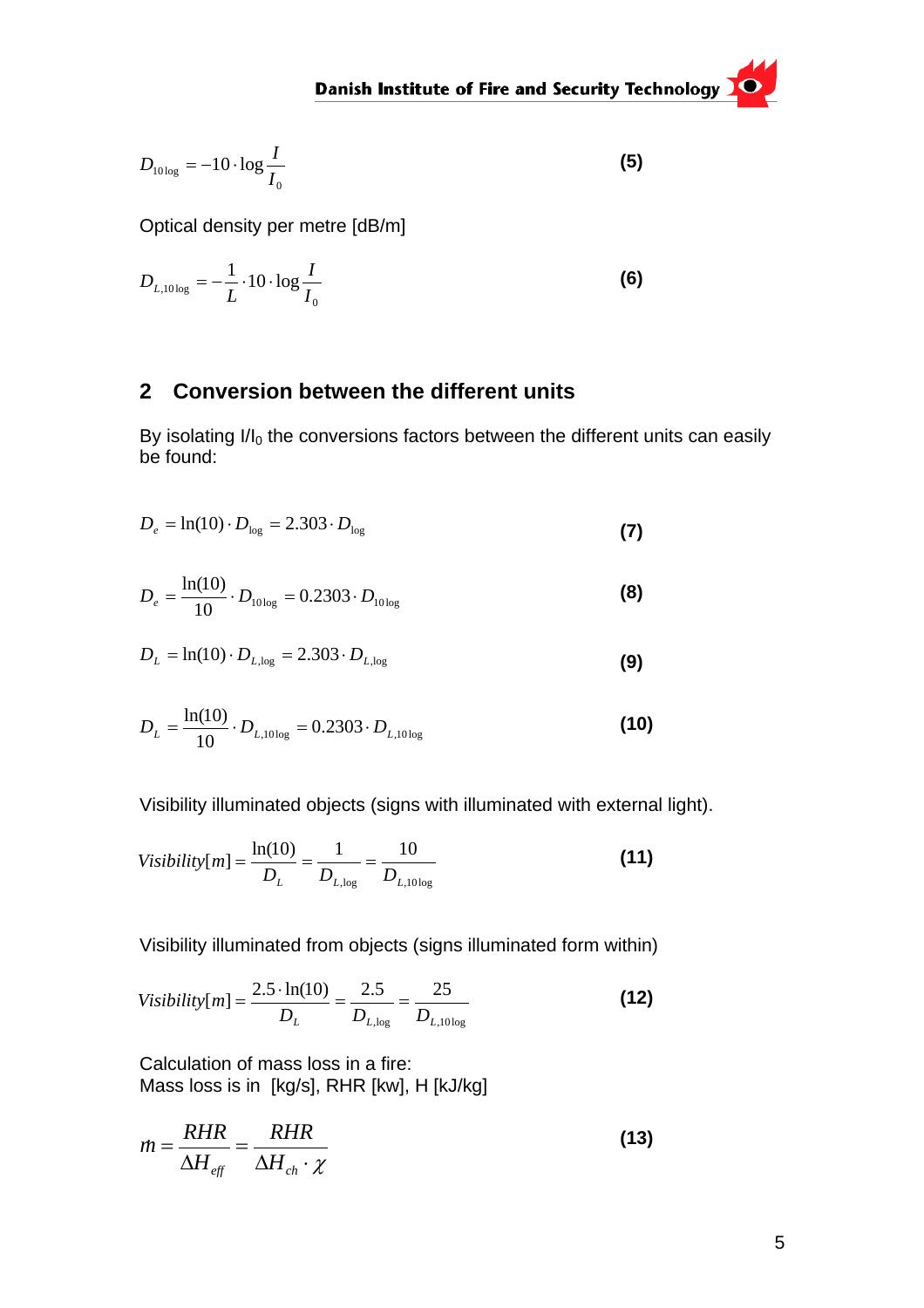Smoke potential is defined by

$$
D_{0,10\log} = D_{L,10\log} \cdot \frac{\dot{V}}{\dot{m}} = -\frac{1}{L} \cdot 10 \cdot \log_{10} \left(\frac{I}{I_0}\right) \cdot \frac{\dot{V}}{\dot{m}} = \frac{S}{\dot{m}} = \frac{S \cdot \Delta H_{\text{eff}}}{RHR} \tag{14}
$$

This is the formula from the Argos theory manual, noting that  $\Delta H_{\text{mat}}$  is the same as  $\Delta H_{\text{eff}}$ 

$$
S_0 = D_{0,10\log} \cdot \frac{\Delta H_{air}}{\Delta H_{mat}} \cdot \rho_0
$$
\n(15)

Substituting  $D_{0,10log}$  from equation 14 into equation 15 gives

$$
S_0 = \frac{S}{RHR} \cdot \Delta H_{air} \cdot \rho_0
$$
 (16)

This formula should be used when calculating  $S_0$  on the basis of a known smoke production and heat release rate. This is the formula to use to convert Stefan Särdqvist "Initial fires" to be used in Argos.

A practical formulation of equation 15 to find  $S_0$ , if the smoke potential from Rasbash and Phillips is known, is given below. Note the  $D_{0.1000}$  has the unit [ob  $\mathrm{m}^3/\mathrm{g}$ ]. S<sub>0</sub> has the unit [ob] or [dB/m].

$$
S_0 = D_{0,10\log} \cdot \frac{3000 \frac{kJ}{kg}}{\Delta H_{mat}} \cdot 1200 \frac{s}{m^3}
$$
 (17)

$$
\Delta H_{air} = 3000 \frac{kJ}{kg}
$$
  
\n
$$
\rho_0 = 1.2 \frac{kg}{m^3} = 1200 \frac{g}{m^3}
$$
\n(18)

Equation (15) is the definition of the smoke potential  $S_0$ , which is used in Argos. By combining equation (14) and equation (15) a relationship between smoke production measured in the fire and the optical smoke potential used in Argos can be found, equation (16).

Likewise it should be possible to arrive at a CO potential for use in Argos based on the same principles as the smoke potential used in the program.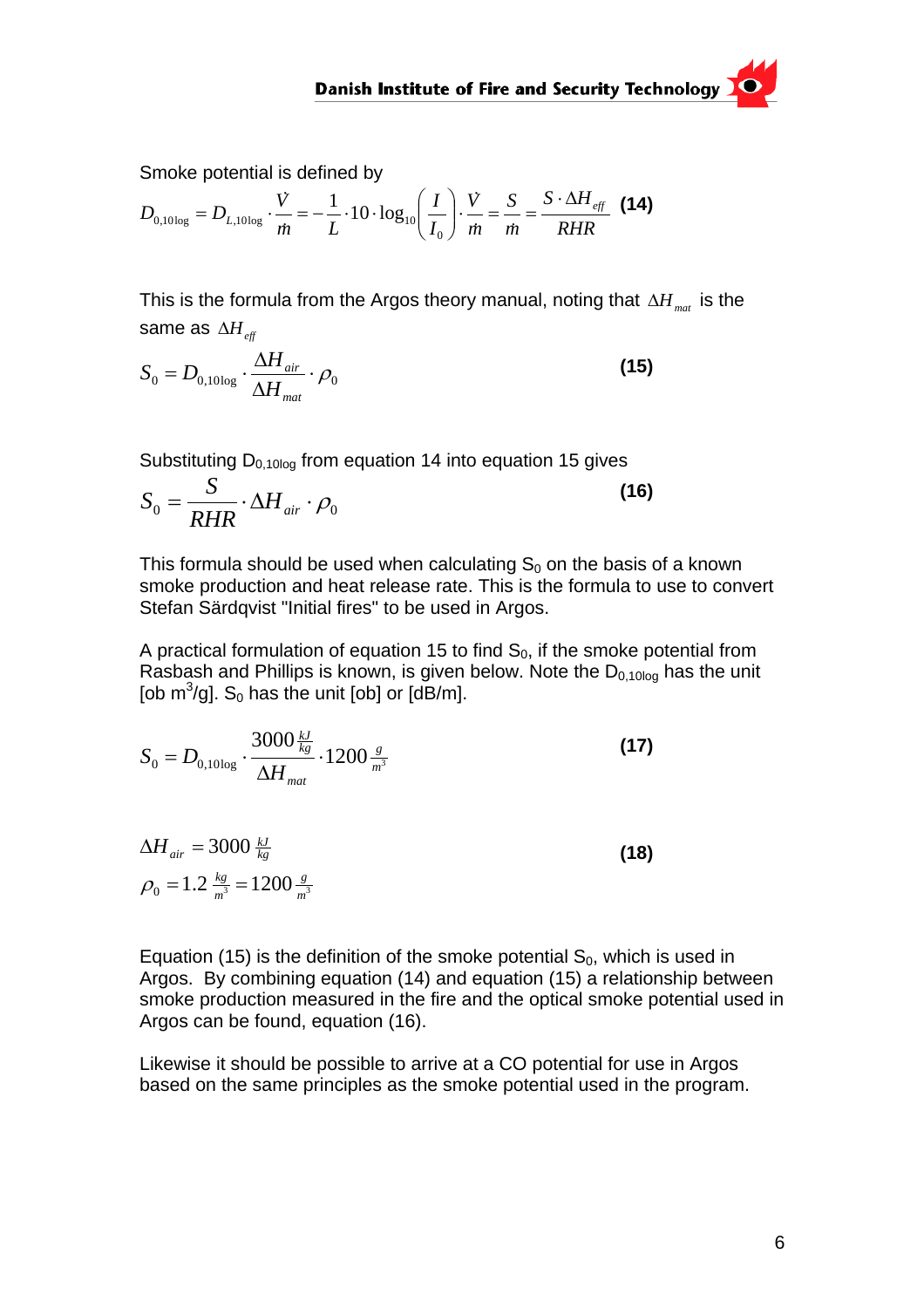#### <span id="page-6-0"></span>**3 Practical considerations**

To give a feeling of the size of smoke potentials for different fires in Argos formula 17 has been used to calculate smoke potentials for the data given by Rasbash and Phillips, 1978.

| Name of material           | Lower heat of<br>combustion<br>effective heat of Flaming<br>combustion)<br>*note 1 | Smoke<br>potential,<br>*note 2<br>$D_{\scriptsize{0\,,10\,\text{log}}}$ | Smoke<br>potential,<br>Non-flaming<br>*note 2<br>$D_{\scriptscriptstyle\hspace{0.3mm}0\, ,\hspace{0.3mm}10\hspace{0.3mm} \log}$ | Smoke<br>potential,<br><b>Argos</b><br>(flaming)<br>$S_0$ | Smoke<br>potential,<br>Argos (non-<br>flaming)<br>$S_0$ |
|----------------------------|------------------------------------------------------------------------------------|-------------------------------------------------------------------------|---------------------------------------------------------------------------------------------------------------------------------|-----------------------------------------------------------|---------------------------------------------------------|
|                            | [kJ/kg]                                                                            | [ob $m^3/g$ ]                                                           | [ob $m^3/q$ ]                                                                                                                   | [ <sub>obj</sub> ]                                        | [obj]                                                   |
| Fibre insulation board     |                                                                                    | 0.6                                                                     | 1.8                                                                                                                             |                                                           |                                                         |
| Chipboard                  |                                                                                    | 0.37                                                                    | 1.9                                                                                                                             |                                                           |                                                         |
| Hardboard                  | 14000                                                                              | 0.35                                                                    | 1.7                                                                                                                             | 90                                                        | 437                                                     |
| <b>Birch Plywood</b>       | 14000                                                                              | 0.17                                                                    | 1.7                                                                                                                             | 44                                                        | 437                                                     |
| External plywood           | 14000                                                                              | 0.18                                                                    | 1.5                                                                                                                             | 461                                                       | 386                                                     |
| alfa-Cellulose             |                                                                                    | 0.22                                                                    | 2.4                                                                                                                             |                                                           |                                                         |
| Rigid PVC                  | 5700                                                                               | 1.7                                                                     | 1.8                                                                                                                             | 1074                                                      | 1137                                                    |
| <b>Extruded ABS</b>        | 30000                                                                              | 3.3                                                                     | 4.2                                                                                                                             | 396                                                       | 504                                                     |
| Rigid polyurethane foam    | 16300                                                                              | 4.2                                                                     | 1.7                                                                                                                             | 928                                                       | 375                                                     |
| Flexible polyurethane foam | 17500                                                                              | 0.96                                                                    | 5.1                                                                                                                             | 197                                                       | 1049                                                    |
| Plasterboard               |                                                                                    | 0.042                                                                   | 0.39                                                                                                                            |                                                           |                                                         |

**Source**

*\*note 1 Tabel 3-4.11 page 3-78 in SPFE Handbook 2.nd edition \*note 2 From tabel 11.5 (page 384) in An introduction to Fire Dynamics* **\*note 3** The unit [ob] is short for [dB/m]

Table 1

It can be seen from the table that for flaming combustion, which is the typical in a zone model, except for a smouldering fire. The smoke potential varies between 44 dB/m to 1074 dB/m. It is also clear that smoke potential for nonflaming combustion is higher than for flaming, which could be expected.

Argos currently set a default value of 100 dB/m, when a new fire is entered into the database. This may be correct for wood, but for plastic material the smoke potential should be higher. Perhaps around 400 dB/m.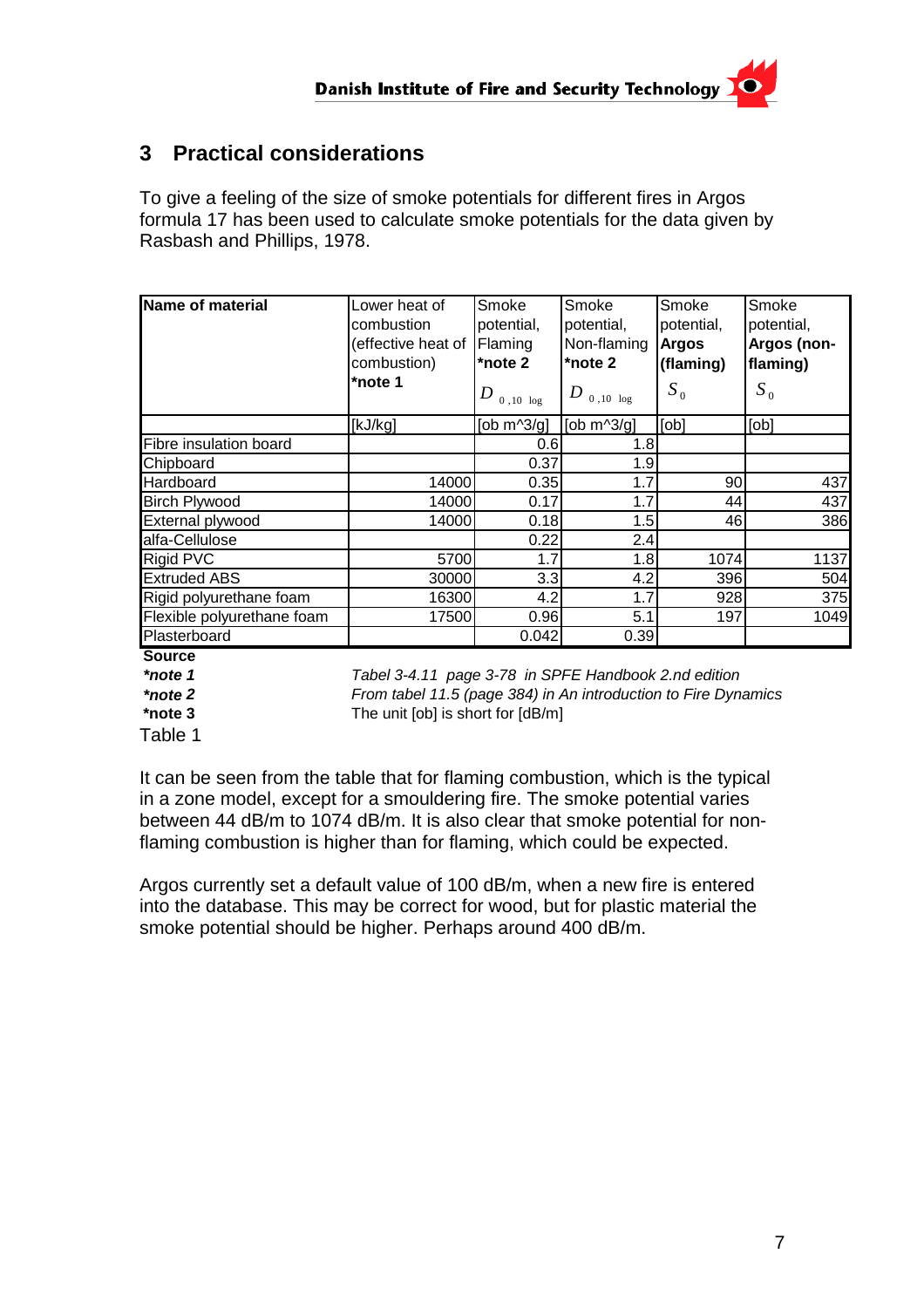#### <span id="page-7-0"></span>**4 Smoke potential calculated on the basis of yield**

Yield can be expressed as

$$
y_s = \frac{m_s}{m} \Rightarrow m_s = m \cdot y_s
$$

It is also given that

$$
D_0 = D_L \cdot \frac{V}{m} \Rightarrow D_L = D_0 \cdot \frac{m}{V}
$$

And

$$
D_L = POD \cdot masskoneentration \Rightarrow D_0 \cdot \frac{m}{V} = POD \cdot y_s \cdot \frac{m}{V}
$$

m and V disappear on both sides and

$$
D_0 = POD \cdot y_s
$$

For the optical potential (dB/m) the above equation becomes

$$
D_{0,10 \log} = POD \cdot y_s \cdot \frac{10}{\ln(10)} = POD \cdot y_s \cdot \frac{1}{0.2303}
$$

Example with diesel oil, which have a soot yield of 0.1g/g.

POD (same as extinction coefficient) is 8.7  $m^2/g$ .

This gives

$$
D_{0,10\log} = 8.7 \cdot 0.1 \cdot \frac{1}{0.2303} = 3.78 \frac{ob \, m^3}{g}
$$

Assuming an effective heat of combustion of 40000 kJ/kg a smoke potential for use in Argos can be calculated

$$
S_0 = D_{0,10\log} \cdot \frac{3000 \frac{kJ}{kg}}{\Delta H_{mat}} \cdot 1200 \frac{s}{m^3} = 3.78 \cdot \frac{3000}{40000} \cdot 1200 = 340 \frac{dB}{m}
$$

This is a smoke potential, which is above wood, but below some types of plastics.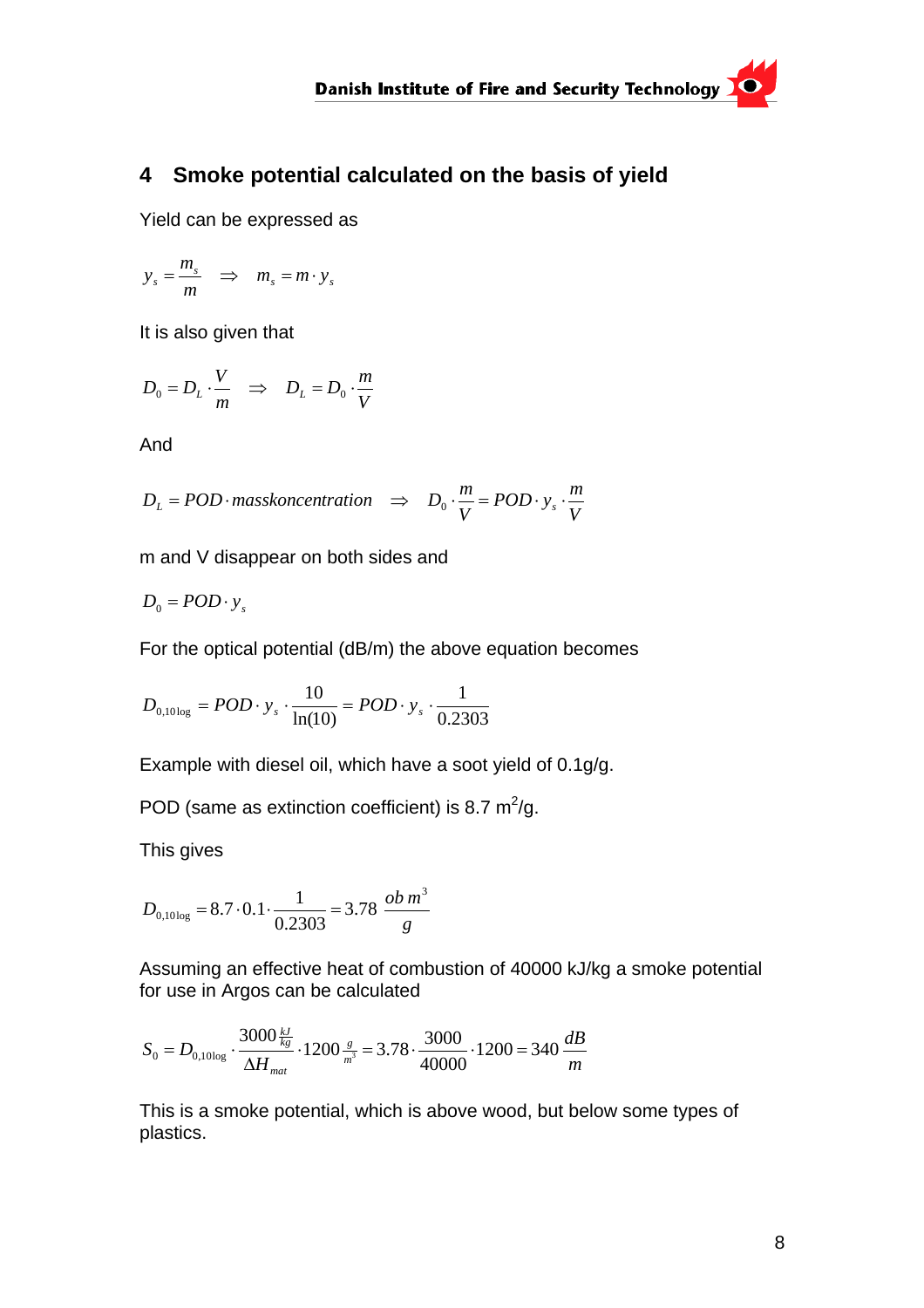#### <span id="page-8-0"></span>**5 Testing of the smoke calculation in Argos**

A test was carried out in Argos, where a calculation was done with a given smoke input. This calculation was verified against the same calculation done by hand. It gave exact the same result – see below.

#### *5.1 Visibility calculations*

Below is derived, how a hand calculation can be done of the OD – density in a room.

$$
\frac{dS_{tot}}{dt} = \frac{q_{fire}}{\Delta H_{air} \cdot \rho_0} \cdot S_0
$$
\n
$$
S_{tot} = \int \frac{q_{fire}}{\Delta H_{air} \cdot \rho_0} \cdot S_0 dt
$$
\n
$$
S_{tot} = \frac{S_0}{\Delta H_{air} \cdot \rho_0} \int q_{fire} dt
$$
\n
$$
S_{tot} = \frac{S_0 \cdot q_{fire}}{\Delta H_{air} \cdot \rho_0} \cdot \Delta t
$$
\n
$$
\downarrow
$$
if constant heat release

 $\rho_{\scriptscriptstyle 0}$ 

The term  $q_{fire}^* \Delta t$  is the same as energy released ( $\Delta E$ ).

$$
OD = \frac{S_{tot}}{V} = \frac{\frac{S_0 \cdot q_{fire}}{\Delta H_{air} \cdot \rho_0} \cdot \Delta t}{V} = \frac{S_0 \cdot q_{fire}}{\Delta H_{air} \cdot \rho_0} \cdot \frac{\Delta t}{V}
$$

$$
OD = \frac{S_0 \cdot q_{fire}}{3000 \frac{k}{kg} \cdot 1.2 \frac{kg}{m^3}} \cdot \frac{\Delta t}{V} = \frac{1}{3600 \frac{kJ}{m^3}} \cdot \frac{S_0 \cdot q_{fire} \cdot \Delta t}{V}
$$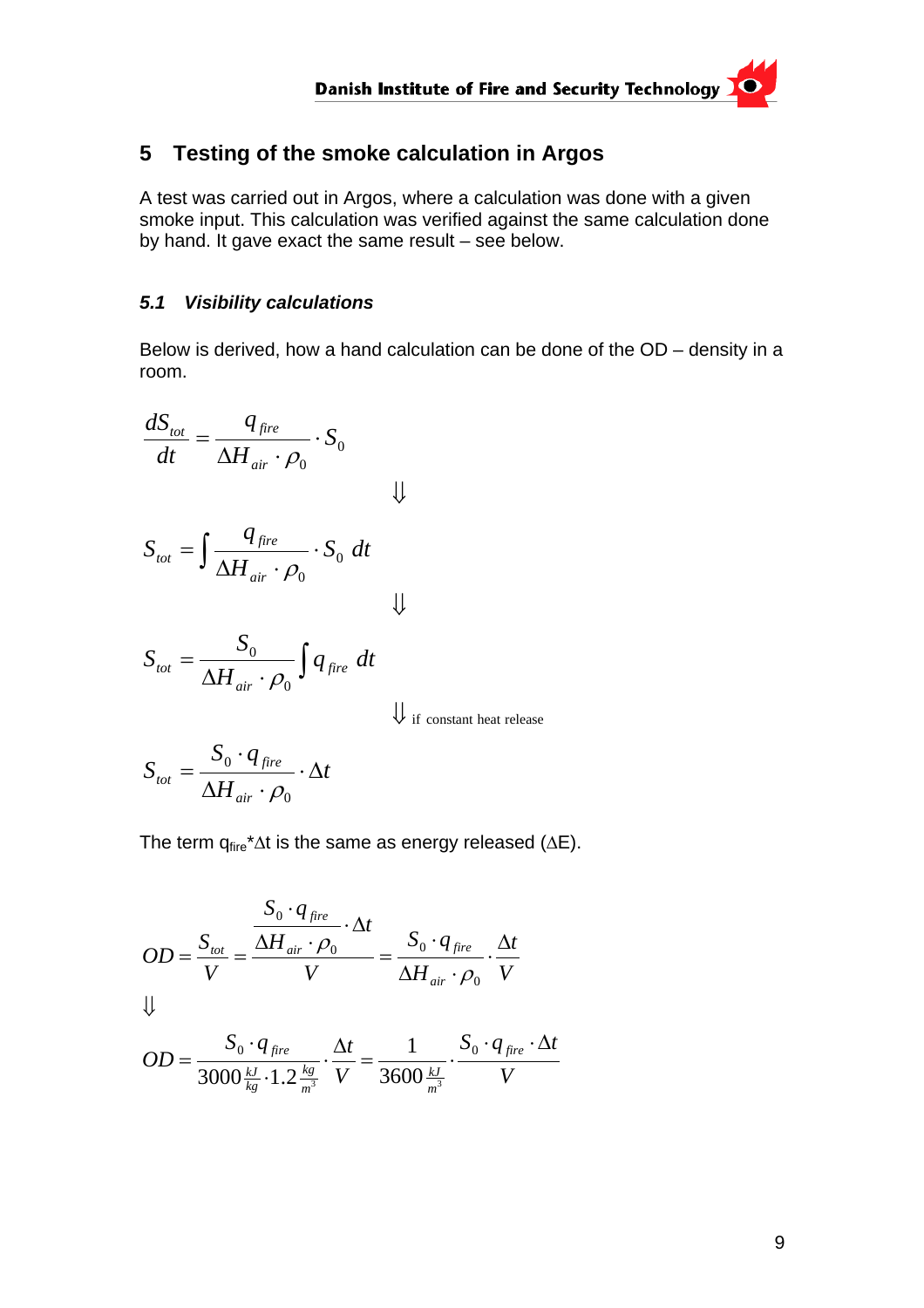#### <span id="page-9-0"></span>*5.2 Example (constant fire)*

A fire of 1 MW (1000 kW=1000 kJ/s) is burning in a room, which has a volume of 300  $\text{m}^3$  (10 m x 10 m x 3 m). The material burning is wood (optical smoke potential=50dB/m). What is the optical density after 146 seconds, if the smoke produced is distributed throughout the room (no smoke layer formed)?

$$
OD = \frac{1}{3600 \frac{kJ}{m^3}} \cdot \frac{S_0 \cdot q_{fire} \cdot \Delta t}{V} = \frac{1}{3600 \frac{kJ}{m^3}} \cdot \frac{50 \frac{dB}{m} \cdot 1000 \frac{kJ}{s} \cdot 146s}{300 m^3} \approx 6.76 \frac{dB}{m}
$$

To calculate the visibility:

$$
Visibility = \frac{10 \, db}{OD} = \frac{10 \, db}{6.76 \frac{dB}{m}} \approx 1.5 \, m
$$

#### *5.3 Example (Non-constant fire -* α*t 2 -fire)*

If the fire is not constant  $q_{\text{fire}}$  has to be integrated with respect to time. This happens also for the constant fire, but here it is a bit more simple as the energy released is just ΔE=q<sub>fire</sub>\*Δt.

For the non-constant fire, the energy release is

$$
\Delta E = \int q_{\text{fire}} dt = \int \alpha \cdot t^2 dt = \frac{\alpha}{3} (\Delta t)^3
$$

This means that the formula for optical density becomes

$$
OD = \frac{1}{3600 \frac{kJ}{m^3}} \cdot \frac{S_0 \cdot \frac{\alpha}{3} \cdot (\Delta t)^3}{V} = \frac{1}{10800 \frac{kJ}{m^3}} \cdot \frac{S_0 \cdot \alpha \cdot (\Delta t)^3}{V}
$$

This time, the fire grows as a "fast" fire with  $\alpha$ =0.047 kW/s<sup>2</sup>, which means that the fire will reach 1 MW after 146 s. What is the OD in the room at that time?

$$
OD = \frac{1}{10800 \frac{kJ}{m^3}} \cdot \frac{S_0 \cdot \alpha \cdot (\Delta t)^3}{V} = \frac{1}{10800 \frac{kJ}{m^3}} \cdot \frac{50 \cdot 0.047 \cdot (146)^3}{300 m^3} \approx 2.26 \frac{dB}{m}
$$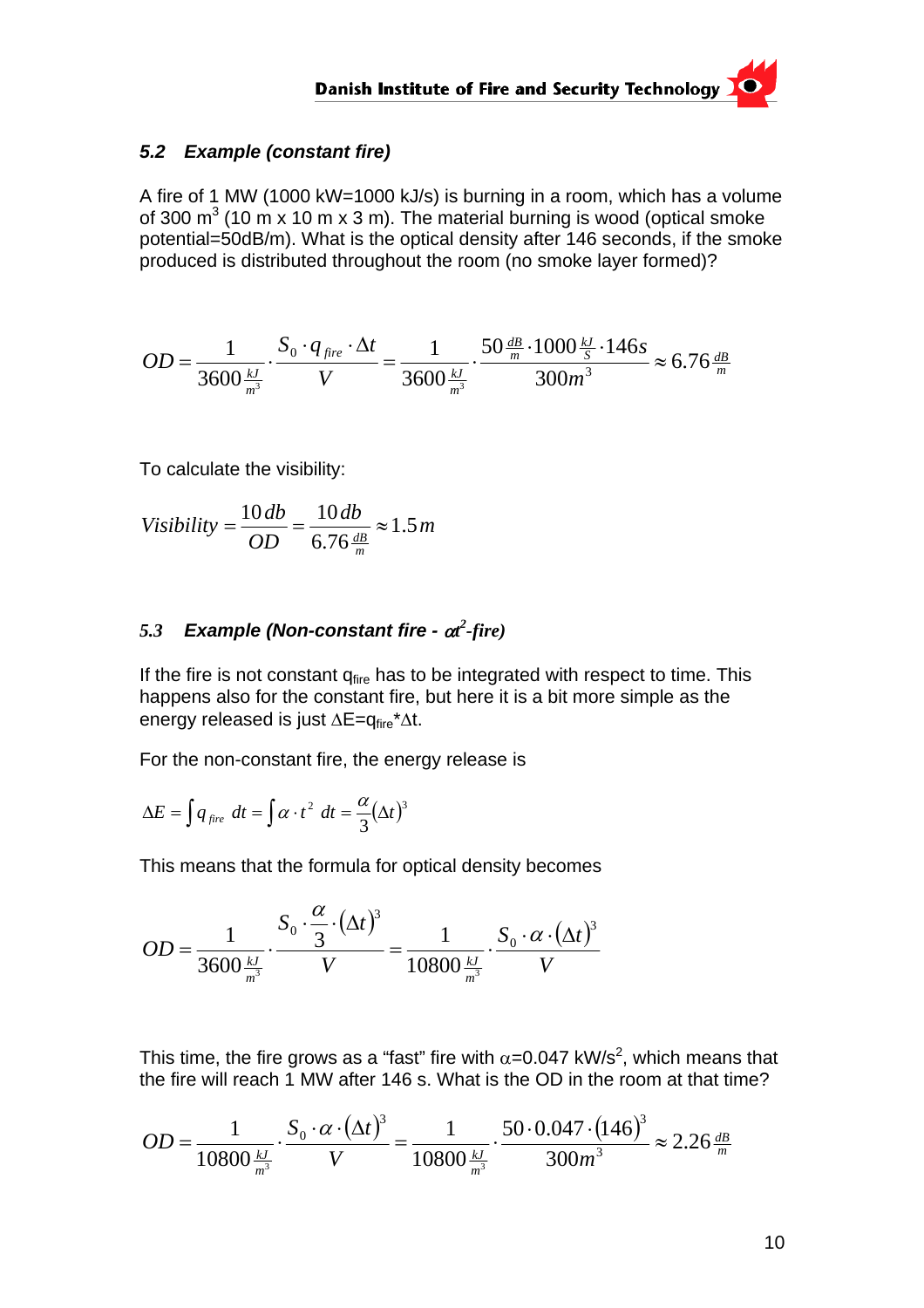<span id="page-10-0"></span>To calculate the visibility:

$$
Visibility = \frac{10 \, db}{OD} = \frac{10 \, db}{2.26 \frac{dB}{m}} \approx 4.4 \, m
$$

#### **6 What value for optical smoke potential is reasonable to use**

On basis of the data from Initial Fires the smoke potential for use in Argos was calculated - see Appendix A. The average smoke potentials were calculated for 98 fires by the methods described above, formula 16. The mean value for all those fires is 151 dB/m and the median is 115 dB/m. See Appendix A for more statistic on the measurements.

The smoke potential varies between 1.5 and 712 db/m for the measurements. Comparing these data to Rasbash and Phillips data for 7 fires (Table 1), is seems reasonable to set the lower limit to 50 dB/m. This is the value for wood, which is one of the least sooty solid fuels.

Looking at the data in Appendix A about 4 experiments gave a smoke potential higher than 400 dB/m. In table 1 two of the fires have a value above 400 dB/m. Bearing in mind that diesel oil, which is fairly sooty, have a smoke potential about 400 dB/m it seems reasonable to set a upper limit to 400 dB/m.

Normally a fire is a combination of different materials, each having different smoke potentials. So even if one of the materials has a high smoke potential this will be levelled out by some of the other materials. So the smoke potential should be between 50 and 400 dB/m. A reasonable value to be used is 200 dB/m, which is above the average value found in the experiments.

An exception for this rule is, if a storage contains only one material, which produces a lot of smoke. Eg. rigid PVC (table 1), which has a smoke potential of 1074 dB/m. This value should then be used in the simulations.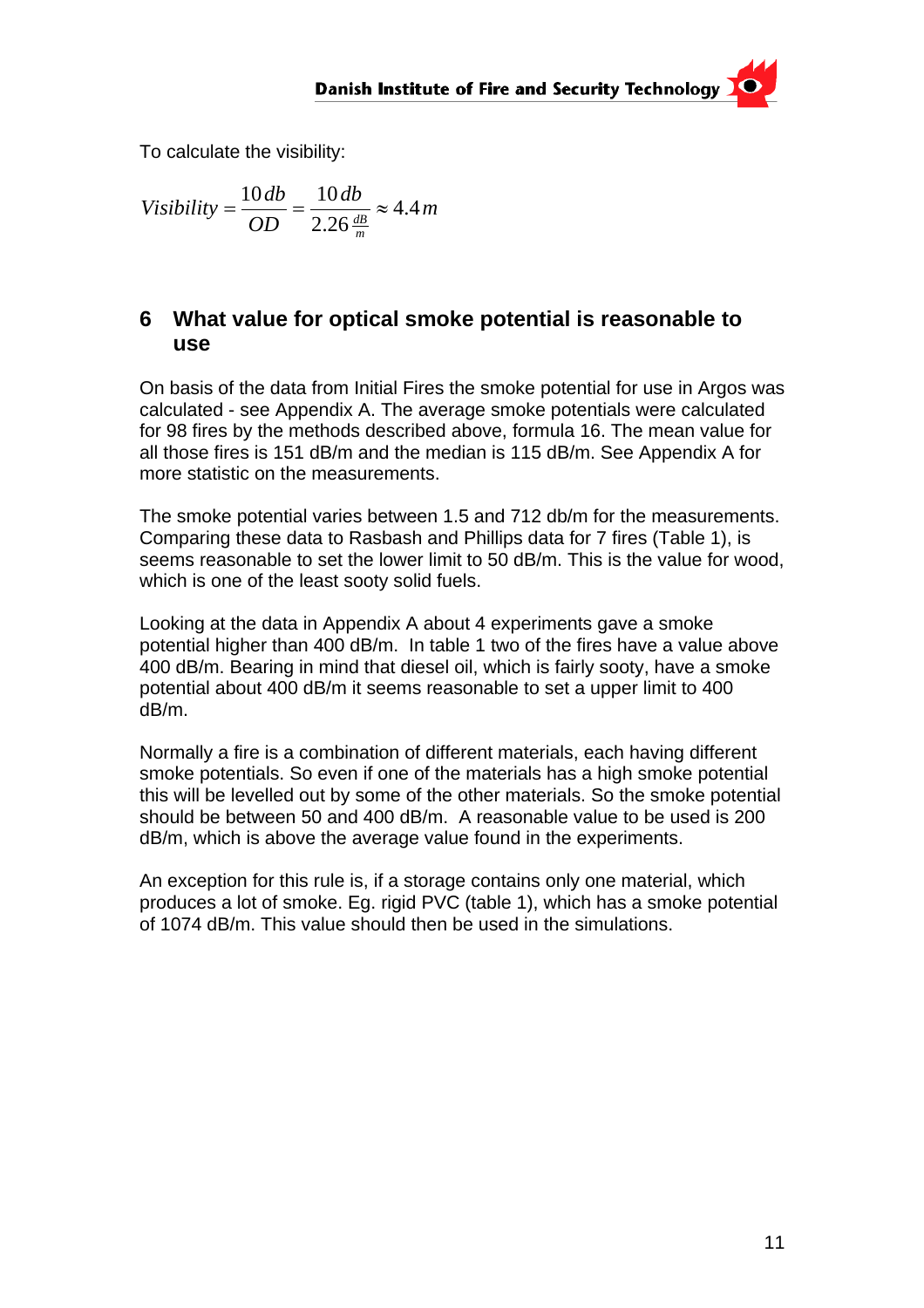#### <span id="page-11-0"></span>**7 References**

*Argos Theory Manual*  Edited by Bjarne P. Husted and Thomas W. Sødring Danish Institute of Fire and Security Technology Hvidovre Denmark, December 2003

Daniel Nilsson *Aktiva 2002* (In Swedish) Department of Fire Safety Engineering Lund University, Sweden 2002

Dougal Drysdale *An introduction to Fire Dynamics, 2. edition* John Wiley and Sons, Ltd. England April 2000

Rasbash, D.J. and Phillips, R.P. *Quantification of smoke produced at fires. Test methods for smoke and methods of expressing smoke evolution.*  Fire and Materials, vol 2, page 102-109, 1978

Stefan Särdqvist *Initial Fires - RHR, Smoke production and CO Generation from single Items and Room Fire Tests* Department of Fire Safety Engineering Lund University, Sweden Lund, April 1993

*The SFPE Handbook of Fire Protection Engineering*  DiNenno et Al. Second Edition National Fire Protection Association, Inc, USA 1995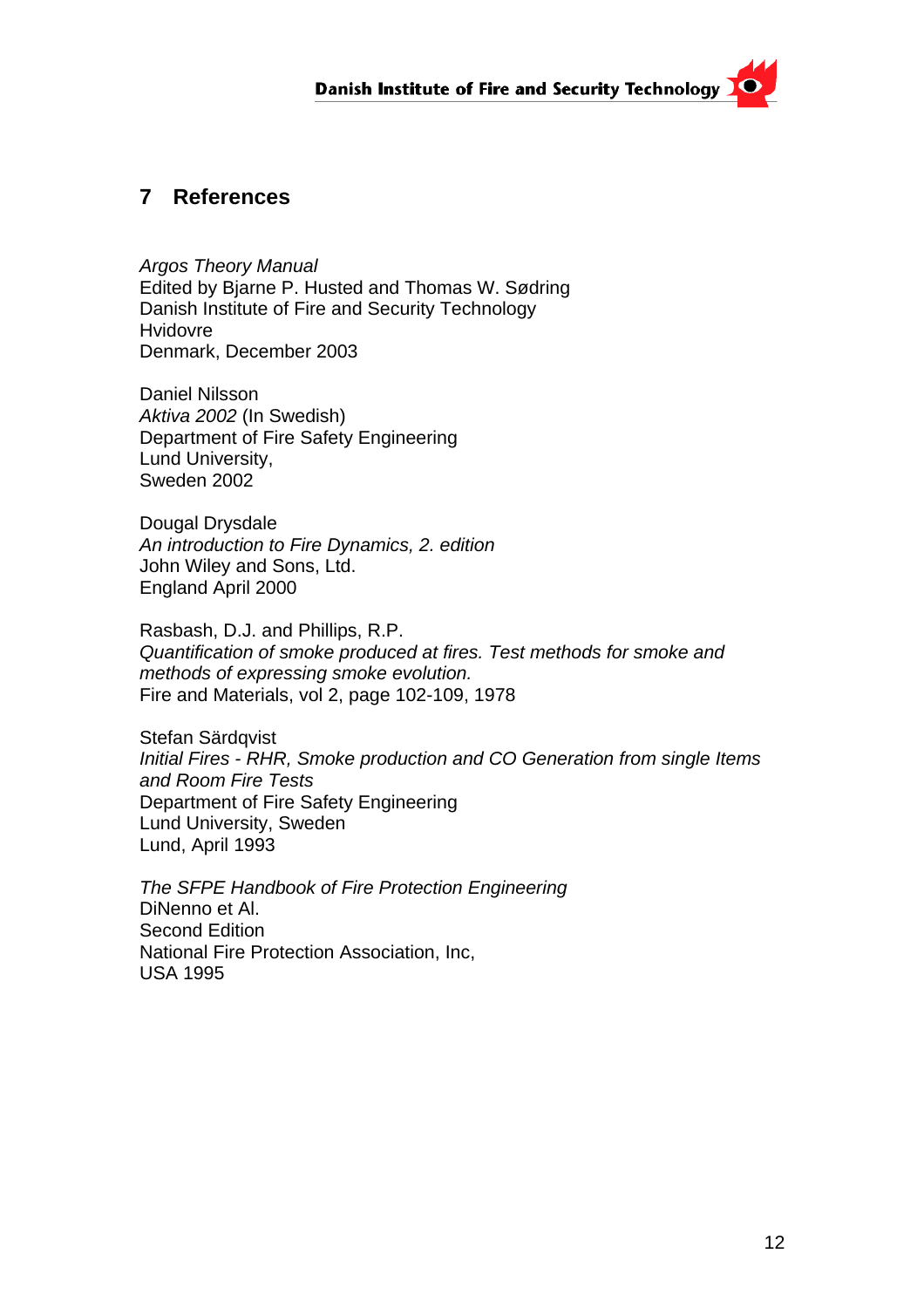#### <span id="page-12-0"></span>**Appendix A Initial fires and average smoke potential (Argos)**

Time averaged smoke potential for all fires from Initial fires, where smoke potential was measured (98 items), is given below. The mean value of all the time averaged smoke potentials is 151 dB/m. The median is 115 dB/m. The standard deviation is 137 dB/m. The 99% confidence interval for the mean value is between 151+/- 36. This means that with 99% confidence the mean value lies between 115 dB/m and 187 dB/m assuming it is a normal distribution.

For all the rest of the items (101 fires in total) the smoke potential was set on the conservative side to 200 as this is above the mean value of 151 dB/m and on the safe side of the confidence interval.

The unit of smoke potential in Argos is [dB/m], which is the same as the unit [ob].

| <b>Name</b>                             | <b>Average optical smoke</b> |
|-----------------------------------------|------------------------------|
|                                         | potential (dB/m)             |
| Boards, Gypsum plaster O1-13            | 1.65                         |
| Boards, Gypsum plaster O1-12            | 2.52                         |
| Boards, Expanded plastics O6-21         | 10.29                        |
| Curtains Y7-13                          | 10.29                        |
| Curtains Y7-10                          | 13.98                        |
| Christmas trees, expt.no. 17, Y8-21     | 15.54                        |
| Pipe insulation K4-18                   | 15.56                        |
| Boards, Laminate faced panels O6-12     | 16.46                        |
| Boards, Gypsum plaster O1-14            | 25.15                        |
| Boards, Gypsum plaster O1-15            | 25.29                        |
| Chairs, 2-cushion mock-up chairs Y52-77 | 25.68                        |
| Pipe insulation K4-10                   | 25.87                        |
| Boards, Mineral wool O5-11              | 27.47                        |
| Curtains Y7-14                          | 27.59                        |
| Boards, Particle boards O4-21           | 30.64                        |
| Pipe insulation K4-17                   | 31.8                         |
| Boards, Particle boards O4-23           | 33.62                        |
| Boards, Plywood O3-20                   | 35.03                        |
| Boards, Plywood O3-21                   | 35.03                        |
| Boards, Expanded plastics O6-22         | 35.5                         |
| <b>Curtains Y7-11</b>                   | 37.76                        |
| Chairs, 2-cushion mock-up chairs Y52-78 | 40.24                        |
| Boards, Fibre boards O4-10              | 42                           |
| Pipe insulation K4-11                   | 46.99                        |
| Boards, Fibre boards O4-11              | 47.25                        |
| Chairs, 2-cushion mock-up chairs Y52-76 | 47.56                        |
| Boards, Particle boards O4-22           | 48.24                        |
| Sofa Y54-10                             | 48.56                        |
| Chairs, 2-cushion mock-up chairs Y52-55 | 49.5                         |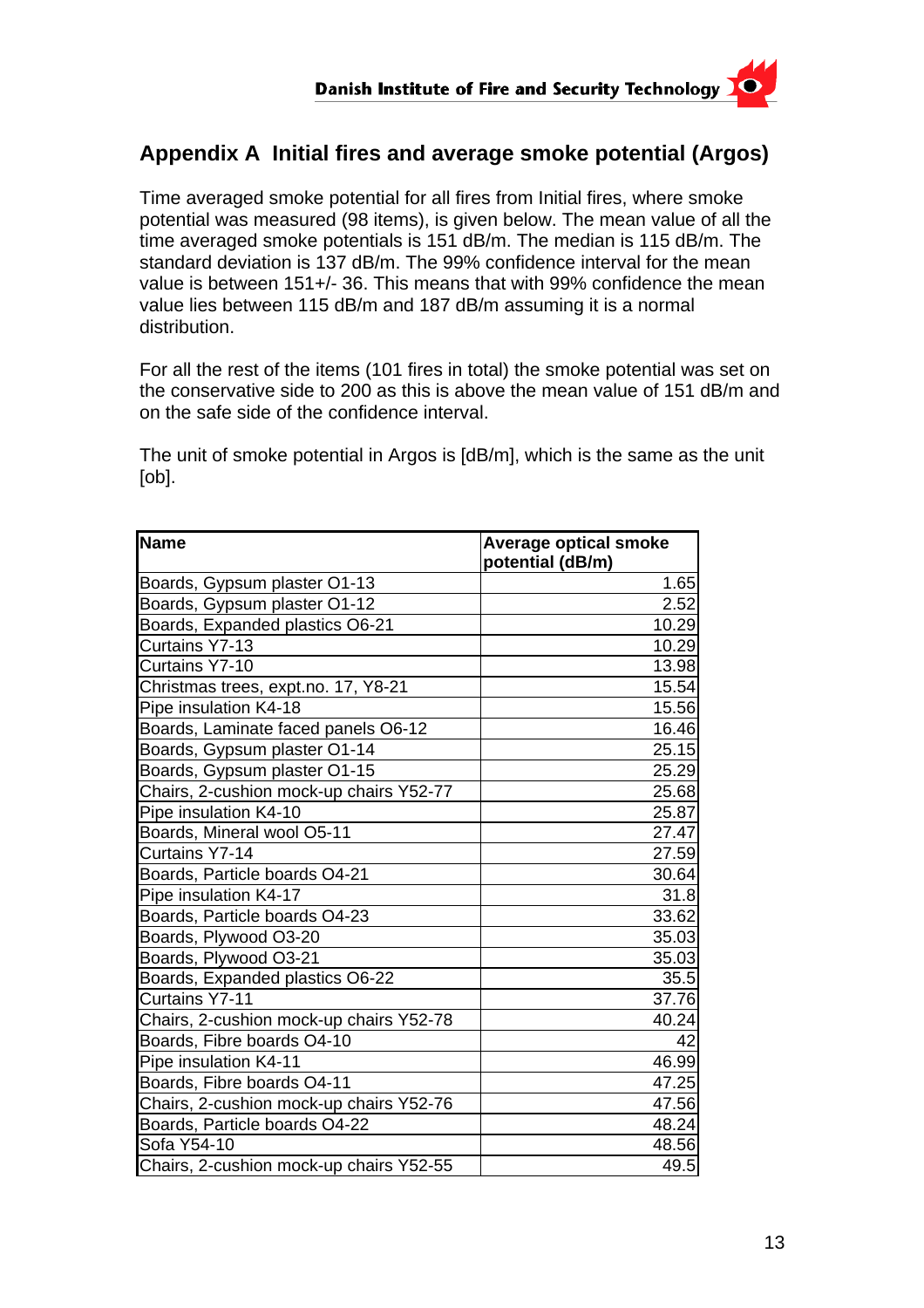| Sofa Y54-13                             | 53.36  |
|-----------------------------------------|--------|
| Boards, Laminate faced panels O6-11     | 54.99  |
| Sofa Y54-18                             | 55.24  |
| Boards, Gypsum plaster O1-11            | 55.71  |
| Chairs, 2-cushion mock-up chairs Y52-56 | 60.75  |
| Chairs, 2-cushion mock-up chairs Y52-88 | 70.01  |
| Boards, Particle boards O4-20           | 74.38  |
| Boards, Particle boards O4-24           | 74.58  |
| Boards, Stell sheets O2-11              | 80.38  |
| Bed, foam mattresses Y6-12              | 85.53  |
| Chairs, Stackable Y50-12                | 91.65  |
| Boards, Wood panels O3-10               | 94.64  |
| Curtains Y7-15                          | 100.31 |
| Boards, Laminate faced panels O6-13     | 100.38 |
| Sofa Y54-12                             | 102.8  |
| Boards, Particle boards O4-25           | 103.72 |
| Boards, Particle boards O4-26           | 106.39 |
| Christmas trees, expt.no. 18, Y8-22     | 107.39 |
| Large vehicles, train seats Z3-12       | 109.22 |
| Television set Y1-20                    | 112.79 |
| Chairs, Stackable Y50-11                | 117.09 |
| <b>Television set Y1-21</b>             | 119.62 |
| Bed, Complete Y6-24                     | 121.73 |
| Chairs, 2-cushion mock-up chairs Y52-73 | 124.62 |
| Chairs, 2-cushion mock-up chairs Y52-79 | 126.61 |
| Sofa Y54-19                             | 127.06 |
| Boards, Stell sheets O2-10              | 127.37 |
| Chairs, Stackable Y50-14                | 131.17 |
| Chairs, Stackable Y50-13                | 132.29 |
| Boards, Expanded plastics O6-20         | 143.76 |
| Bed, foam mattresses Y6-10              | 144.73 |
| Boards, Gypsum plaster O1-16            | 145.06 |
| Chairs, Stackable Y50-10                | 161.51 |
| Chairs, 2-cushion mock-up chairs Y52-90 | 166.71 |
| Chairs, 2-cushion mock-up chairs Y52-86 | 166.83 |
| Sofa Y54-16                             | 169.98 |
| Chairs, 2-cushion mock-up chairs Y52-58 | 171.11 |
| Sofa Y54-15                             | 172.37 |
| Large vehicles, bus seats Z3-11         | 178.27 |
| Chairs, 2-cushion mock-up chairs Y52-68 | 182.36 |
| Sofa Y54-20                             | 204.48 |
| Bed, foam mattresses Y6-11              | 214.32 |
| Bed, Mattress Y6-22                     | 221.4  |
| <b>Curtains Y7-16</b>                   | 225.16 |
| Chairs, 2-cushion mock-up chairs Y52-85 | 227.78 |
| Chairs, 2-cushion mock-up chairs Y52-67 | 243.57 |
| Sofa Y54-14                             | 244.98 |
| Boards, Laminate faced panels O6-10     | 248.98 |
| Chairs, 2-cushion mock-up chairs Y52-72 | 253.19 |
| Pipe insulation K4-12                   | 253.57 |